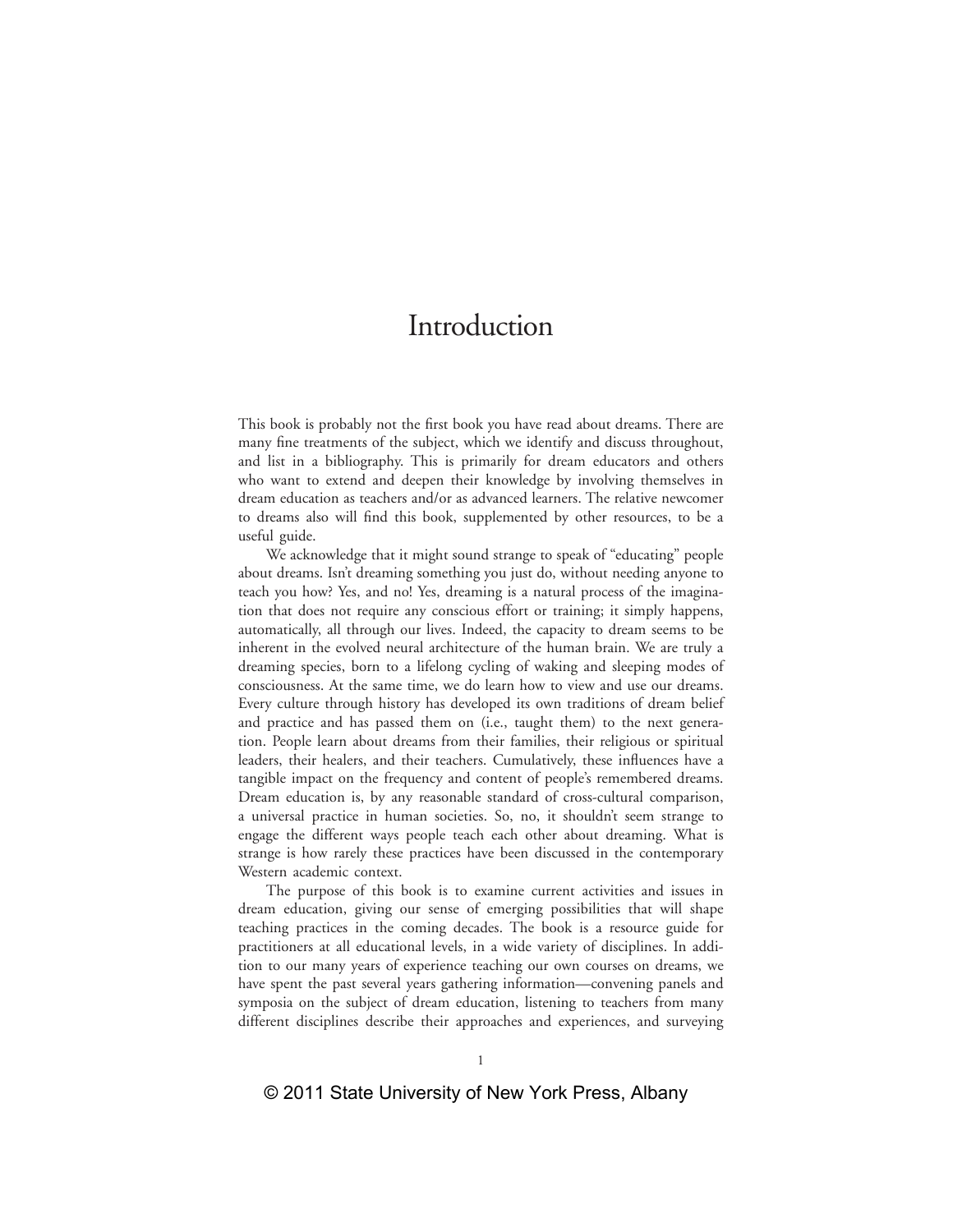the curricula of colleges, universities, and graduate institutes. Thanks to the far-ranging scholarly network spawned by the International Association for the Study of Dreams (IASD), we have gained a broad overview of what is actually happening in contemporary Western dream education. At the most basic level, this book holds up a mirror to present-day society, reflecting back a lively but little-known collectivity of educational practices revolving around the universal human experience of dreaming.

We do not believe any one culture or tradition has a monopoly on how best to do dream education. Our major emphasis is on teaching practices in Western higher education because that is where we work and what we know best. However, we are well aware of and deeply respectful toward venerable non-Western dream perspectives, and dream education outside conventional university environments. In this era of the Internet and instantaneous worldwide communication, information of all kinds is increasingly flowing over national, cultural, and institutional divides. We see this happening in dream education, and we view this book as one contribution to that broader process of emerging cross-cultural dialogue.

We recognize that for some persons dreams are associated with superstitious beliefs and fringe activities like astrology, channeling, and alien abductions. We have noticed, too, that the reactions of many persons typically combine doubtfulness about the value of dreams in general and their fittingness as objects of study with a fascination about their *own* dreams. Experience has taught us that people possess an innate curiosity about dreaming, but they are wary of exaggerated claims and dubious theories. In this respect, we address our book and its arguments not just to people already interested in dream education, but also to the wider public. We devote considerable attention to questions of intellectual integrity in the study of dreams, with the goal of establishing a sound, reasonable basis for making valid claims about the origins and functions of dreaming and the meanings of dreams. Dreams always will be viewed by some people with skepticism, even disdain, but that should not stop dream scholars from continuing to develop theory, gather evidence, and promote dream practices that meet the highest standards of academic quality. We believe the best, most effective, and most enjoyable dream education practices are grounded in precisely that kind of knowledge.

Once beyond questions about the value and meaningfulness of dreams, an even more formidable challenge presents itself to anyone who wants to learn about the subject. What is the best disciplinary perspective for studying dreams? The first answer that comes to mind (from a contemporary Western perspective) is psychology. To be sure, more courses and program units on dreams are taught in psychology departments than anywhere else. But as we show in the coming pages, there are teachers in many disciplines other than psychology who are making valuable contributions to our efforts to understand the nature and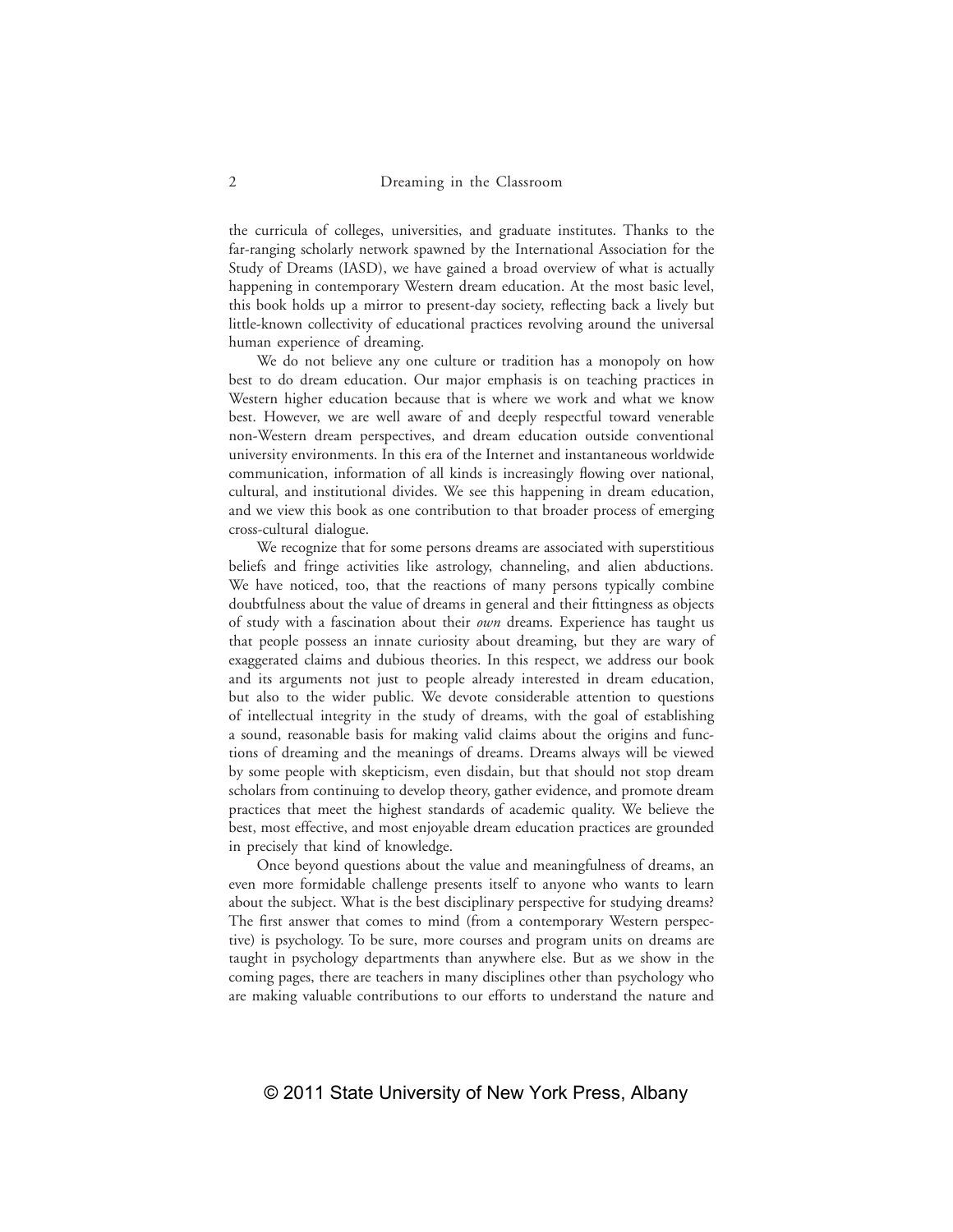potentiality of dreaming. This may seem to complicate matters, but in our view it is simply a reflection of the pluralism of dreaming itself. An honest appraisal of human dreams reveals them as complex, multifaceted, and nearly infinite in their diversity and possible meanings. The study of dreams therefore embraces many scholarly disciplines, bringing together the arts, humanities, and social and natural sciences. Complementary approaches from all these fields are required for a full understanding of dreams, with direct implications for all forms of dream education. In this regard, we embrace multidisciplinary and interdisciplinary teaching, with critical, self-reflective dialogue across disciplines helping us sort out what is and is not useful and trustworthy.

Our discussions in this volume range from thoughts on the best ways to teach and learn about dreams in particular subject contexts, to epistemological arguments about why dream studies are an appropriate and important part of study in various academic fields. For example, in the chapter on psychology, a field where dream studies are relatively well established, we give greater weight to pedagogy, whereas in the chapters on humanities and writing, where dream studies are less prevalent and less well known, we emphasize the reasons for their educational importance and curricular inclusion.

Although courses on dreams are relatively scarce, a number of schools and teachers are working to develop not only single courses but also broad-based curricular enterprises. We look forward to the benefits that emerge as students are able not just to take one course on dreams but are also able to immerse themselves in programs of multiple courses involving ongoing interaction with a community of faculty and students who share their interests.

### The Authors' Perspectives: A Dreams Primer

We want readers of this book to know the beliefs and attitudes that we hold about dreams, as they informed our choices about what topics to include and what to write about them. To this end we present the following "dream primer," summarizing our view of dreams.

This section doubles as a brief but densely packed introduction to the field for educators who want to incorporate dreams into their teaching and want to expand their existing knowledge. In Appendix A, we discuss books that we have found particularly enriching in learning and teaching about dreams. This can serve as a reading list, both for those with little or no previous background in the subject, and those more experienced in the field for whom the books may provide a helpful review, extension of their knowledge, and possibilities for student reading assignments.

We encourage you to reflect on the contents of this volume and other works on dreams and incorporate into your own understanding those ideas

# © 2011 State University of New York Press, Albany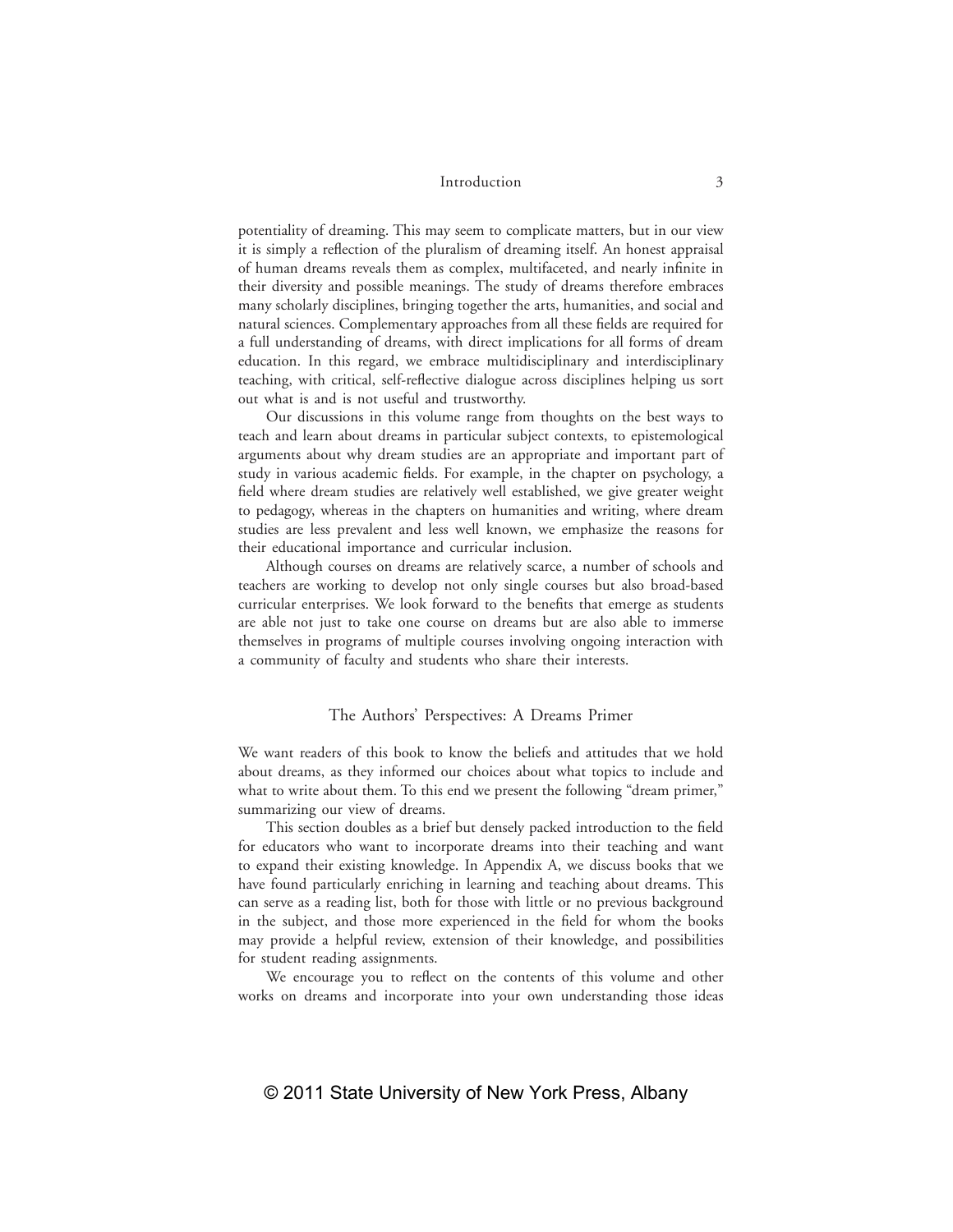that resonate most meaningfully and prove to be most useful. Which theories, perspectives, and approaches hold up best to tests of logic, experience, practice, and empirical confirmation? Teaching is more effective when teachers personally embrace the material they are using, having considered and selected it carefully.

The three of us come from varied academic disciplines (general humanities, literature, and film studies for Welt; religious studies, philosophy, and psychology for Bulkeley; and psychology, political science, and research methodology for King) and have different dream interests, yet agree broadly about their nature and use, the differences among us being largely ones of emphasis.

What about dreams intrigues us enough to devote much of our careers to their contemplation? It is their intense and meaningful quality, first encountered in our childhoods, which drew us as adults into their study. We believe that work in dreams is usually grounded in and motivated by one's own dreams, at least initially. We agree with Gordon Globus that those working with dreams need to honor their own dreams.<sup>1</sup> The experience of dreams and their personal significance is vital for the best possible dream teaching, scholarship, and clinical practice. Eventually, of course, working with dreams may range far from one's personal dreams. Researching and teaching about sleeping and dreaming patterns, dream content, and studying and creating literature or art derived from dreams all can extend well beyond the scholar's own dream experience.

Dreams are emotion-laden stories that our minds create during sleep. They may be complete or fragmentary, coherent or confusing, joyful or troubling, recalled on waking or forgotten. We found in surveying more than 1,000 of our students that on the average, they report remembering between two and three dreams per week, although some recall dreams rarely or never and some recall many dreams most mornings. Dreamers can strengthen recall with intention, focus, and practice. A remembered dream, once recorded, becomes a text that we can engage to understand and develop its meanings. A dream, or (better) a series of dreams for a person becomes a narrative of that dreamer's life concerns.

The dreaming person most often experiences being a participating character in the dream, although sometimes the dreamer is only an observer. The dreamer usually takes the events of the dream as "real," which is to say as if they were occurring as in waking life. Only on waking, does the realization dawn that "it was only a dream." An exception to this is the "lucid" dream, in which the dreamer realizes that he or she is dreaming even as the dream takes place. Lucid dreams are rare as a percentage of all dreams but are experienced at one time or another by a majority of people who remember their dreams.

Everyone dreams every night, although biological depressants or brain injury can reduce dreaming activity. In a typical night's sleep, some mentation may be occurring all along, from forms of thinking to storylike dreams with a plot and visual contents. Dreams have much in common with films: Both primarily are visual experiences with other sensory and emotional content. Dreaming can occur in any of the cyclic stages of sleep.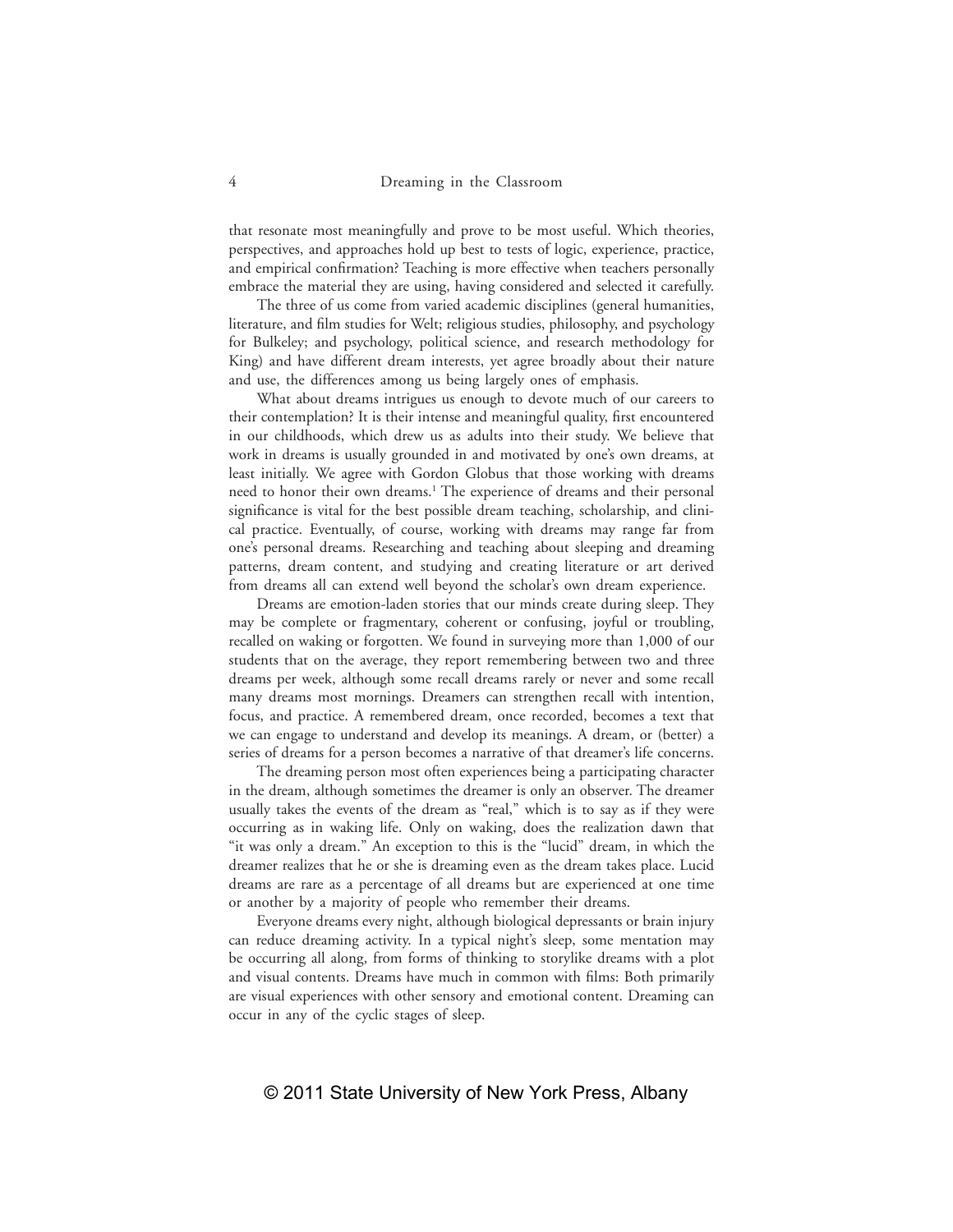Dreams range from the mundane to the sublime and powerful. All dreams can inform the dreamer's life in some way. Each dream is unique in the variety and subtlety of its emotions and meanings. Remembered dreams overall tend to be slightly more negative than positive in their emotional tone. However, even so-called "bad" dreams (nightmares) can be "good" in their deepening of experience and insight, and we believe it is important to experience and understand "bad" dreams, and not flee from them. Repeated or recurrent dreams indicate ongoing concerns or issues that have yet to be resolved.

Dreams can bypass defense mechanisms that inhibit deep experience in waking. Therefore, dreams often are more sensorially vivid, emotional, and meaning-laden than is much of waking life. Therein lie much of their appeal and fascination. Dreams remove blinders and we can experience our lives and ourselves in fresh and revealing ways, particularly if later we consciously consider what meanings our dreams hold. What we do in waking with dream experiences, if anything, is up to us.

Dreams may even be a conduit to paranormal experience. Thousands of persons claim to have had telepathic, clairvoyant, and precognitive (predictive) dreams. Although the cumulative weight of these reports is impressive, it has been difficult to prove their existence to scientific standards. We believe in staying open to the possibility of such anomalous dream experiences and respectful of dreamers' claims, without becoming unduly credulous. We advocate carefully assessing the evidence and considering alternative explanations.

Dreams are lodged in sleep processes, grounded in the neurology of the brain. As is true with all experience, dreaming events are produced by and filtered through neural mechanisms. We know this because injury to these mechanisms results in corresponding deficiency of dream imagery or affect. This does not mean, however, that dreams are "nothing but" neurological products. Brain could be viewed as the vehicle through which mind manifests itself—we do not believe that mind necessarily can be reduced to brain. Many qualities of dreams cannot be linked empirically to specific neural structures or events. Mental processes (including dreams) have functional autonomy. We leave open the *possibility* that there is consciousness independent of brain activity, and thus prior to it and transcending the individual human being. This means that dreams may have spiritual dimensions in terms of personal meanings and perhaps as conduits for exogenous spiritual influences.

Dreams as recalled and written down as narratives can be analyzed using methods of the natural and human sciences, philosophy and the humanities, and can serve as material and inspiration for new creations and modes of expression and engagement. We can analyze dream content statistically to extract meaningful patterns and regularities. We can interpret dream stories in terms of the psychology of the dreamer or larger social, philosophical, spiritual, literary, historical, and political categories. Dreams can reveal the meanings and concerns of the person or the community. We believe that the more vivid and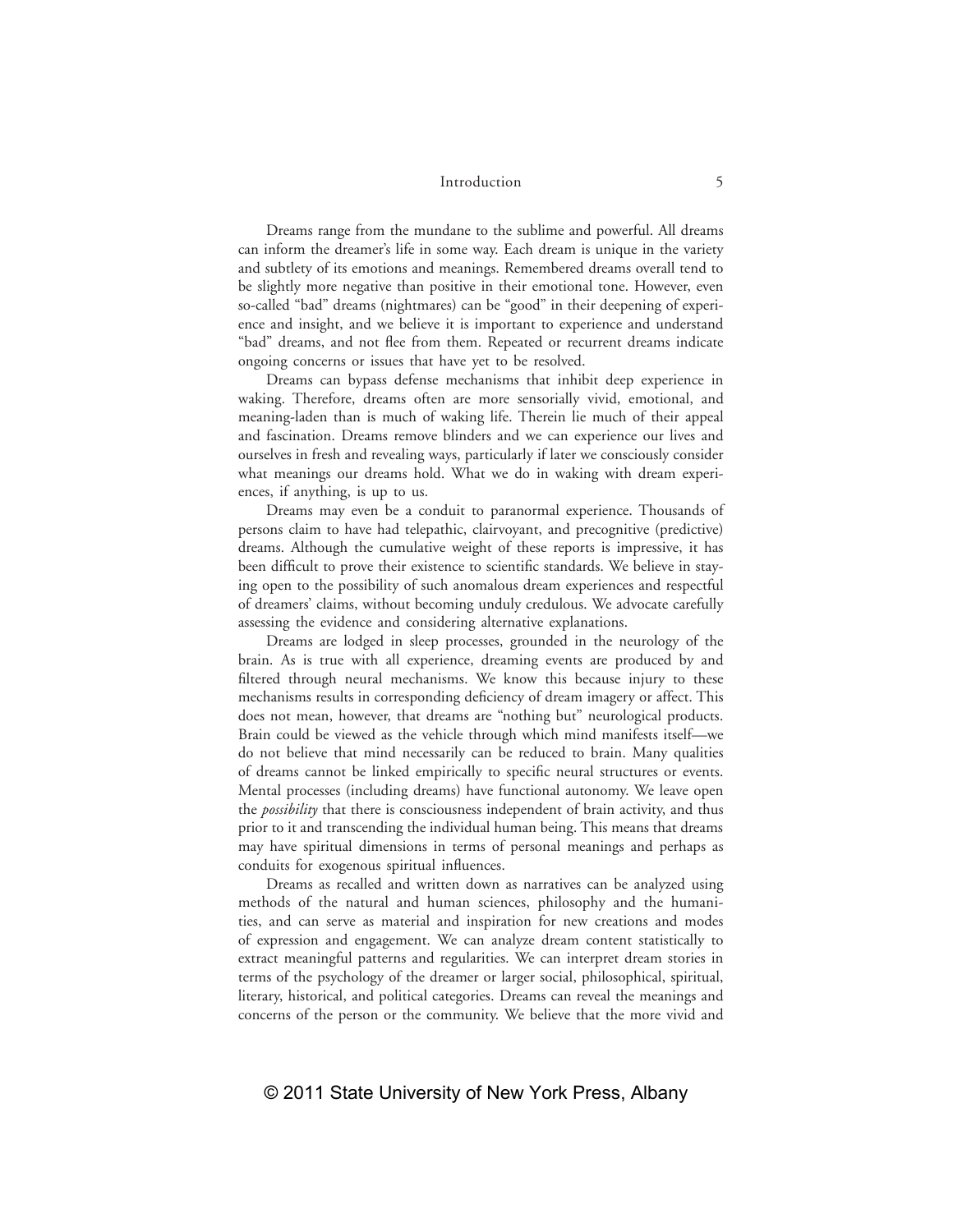striking the dream, the more it speaks to the dreamer's deepest existential concerns. Dreams and dream processes can be a window into phenomena of sleep and brain functioning in waking and sleeping. Therefore, the study of dreams is inherently multidisciplinary, and the constituent disciplines of the sciences and humanities, separately and in concert, may lay claim to the subject. Dream studies are primed for new, *inter*disciplinary approaches that combine the analytical rigor of the sciences with the imaginative creativity of the humanities.

What do dreams mean? How should we interpret them? Is there an automatic function, or more than one function, that they serve? Additionally, what purposes or uses can we place on dreams as a matter of choice? We do not hold any one stance about these questions, and we caution the reader not to adhere to any particular perspective for adherence or theory's sake. Theories and methods are lodged in particular cultural contexts, their use contingent on the users' purposes, which tend to reflect and support extant worldviews. We see theories as devices that are helpful in clarifying aspects of reality, dream reality in this instance. They are tools in our analytical toolbox. In practice, we view theories as useful or not useful, rather than true or false. (Although we admit that some theories illuminate some aspects of dreams so brilliantly at times that they do seem true as well as useful.) We have found all approaches to dreams valuable in clarifying some aspects of the phenomenon, but none sufficient by itself.

Dream pioneers Sigmund Freud and Carl Jung emphasize, respectively, dreams as reflecting the past and giving guidance for the future. We like this complementary focus, and believe that much, even most of *psychological* theory about dreams consists of extensions and modifications of Jung and Freud. We find Freud's view that dreams are primarily disguised sexual wishes and Jung's belief that dreams can manifest inherited tendencies to express archetypical ideas interesting and heuristically valuable but of questionable general validity.

We share the perspective of Harry Hunt that there may be multiple types of dreams with different sources, functions, uses, and meanings.<sup>2</sup> Dreams may be primarily about the dreamer's psyche or body, or the dreamer's immediate community or society. They may reflect the past or present, preview the future, give voice and form to unconscious conflicts, spur and express creativity, solve problems, reveal the divine, or even cull unneeded cognitive material. Dreams, including religious dreams, may speak directly and clearly to personal concerns, or be metaphors that sidle up to issues and their meanings in cleverly disguised ways. Although dream content varies in terms of demographic factors such as the age, gender, and culture of the dreamer, these aggregate differences become less salient the deeper one delves into particular dreams of specific persons.

Dream theories tend to be self-fulfilling as dreams themselves reflect waking perceptions and attitudes. People who believe in Freudian, or Jungian, or paranormal explanations of dreams will tend to have dreams that corroborate their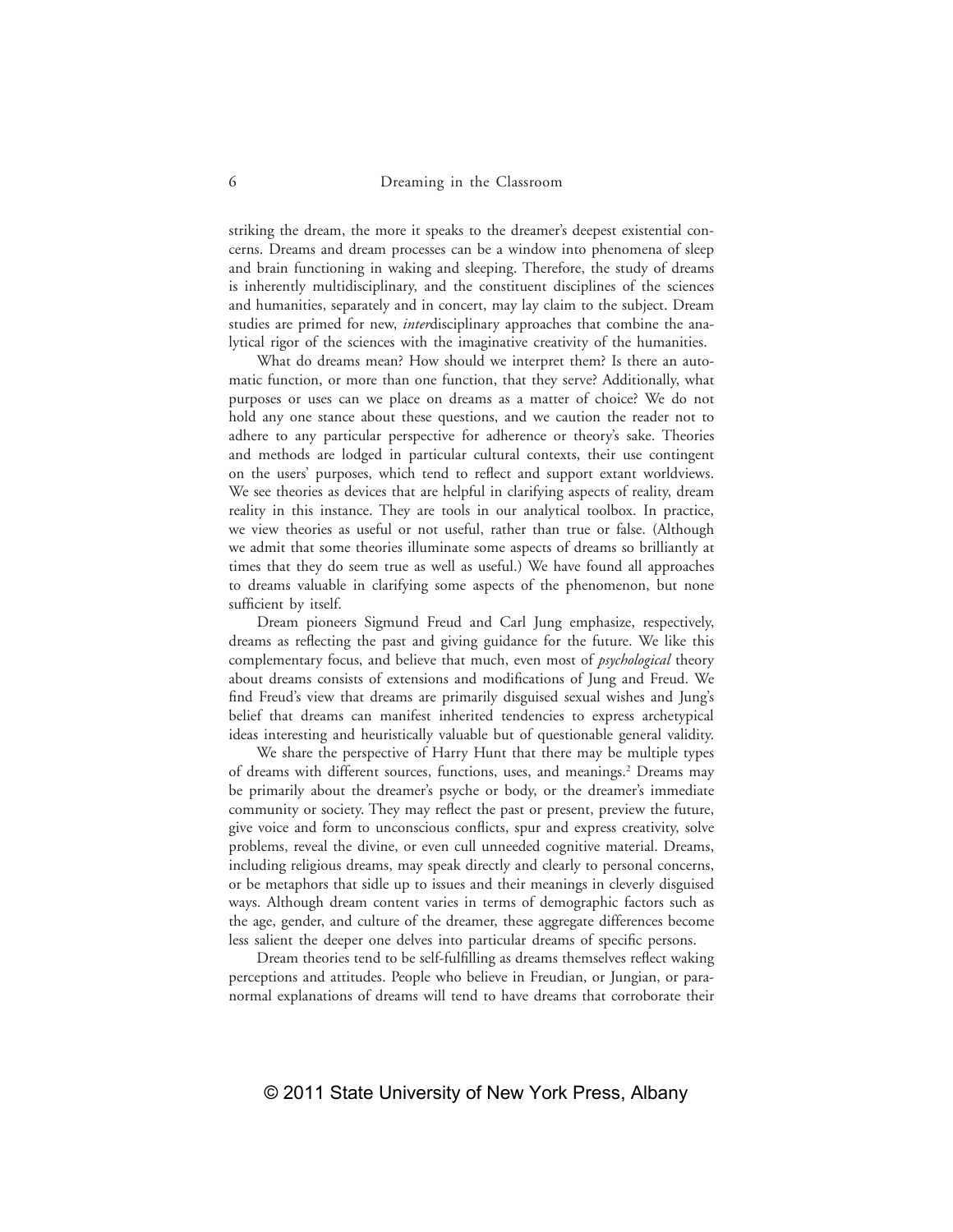beliefs. Although dreams always retain the ability to tap one on the shoulder, so to speak, and impart a new perspective, they sometimes will simply confirm one's extant positions. Homicidal terrorists perhaps are more likely to have dreams justifying their worldview than they are to have dreams that challenge it. Dreams are not necessarily more moral than the waking consciousness of the dreamer. They *can* express existing but latent, repressed or incompletely developed positive qualities and views.

There is no consensus about the functions of dreaming. We believe that dreaming even without recall may serve to regulate emotions by completing experience and expression of feeling and, as Ernest Hartmann argues, by absorbing traumas and lesser emotional events into existing contexts of meaning.<sup>3</sup> Remembering dreams and evaluating their significance, however, go an important step beyond any automatic regulatory function of dreaming. A conscious assessment of one's dreams, including discussing them with other people, can be a kind of self-therapy, a spur to personal psychological and spiritual growth. A consideration of dreams offers the potential of discovering previously unexplored aspects of self and of the world.

We urge the reader of this book to learn about dreams and dream education with an open mind and open heart, while retaining a critical eye regarding evidence adduced in support of any claim or theory. Anecdotes, historical accounts, and case studies are fascinating and great springboards for reflection and theorizing, but do not constitute proof of assertions. Where the point is empirical, scientific criteria of verification, reliability and validity apply. Where the point is philosophical, logical criteria apply. Where the point is aesthetic, subjective and consensual criteria apply. Where the point is about one's own life, the "a-ha" of recognition and the ongoing consequences of the insight are major criteria for meaningfulness. It helps us to remind ourselves that at the core of learning about dreams for the dreams teacher is an exploration and sharing of one's own dreams. This grounds all other endeavors.

We are truly and perpetually fascinated with dreams, and continue to study them, teach about them, and use them as material for self-understanding and creativity. We enjoy being part of a widespread community of dreamers and dream scholars who share ideas, friendship, and support. Still we caution against giving dreams more than their due. This is an occupational hazard, as dreams are beguiling and awe inspiring, and communicating one's dreams can be grounding and nurturing. Dreams celebrate our triumphs and our ongoing expansions of self; they will not hesitate to show us our contractions of self and failures at seizing the moments of possibility that come to us. An attention to dreams can enrich life. However, there is little redemptive quality per se to dreams; they "only" illuminate experience and possibility. The redemption is in the waking act and thought—the role of the dream is to chronicle, goad, inspire and celebrate.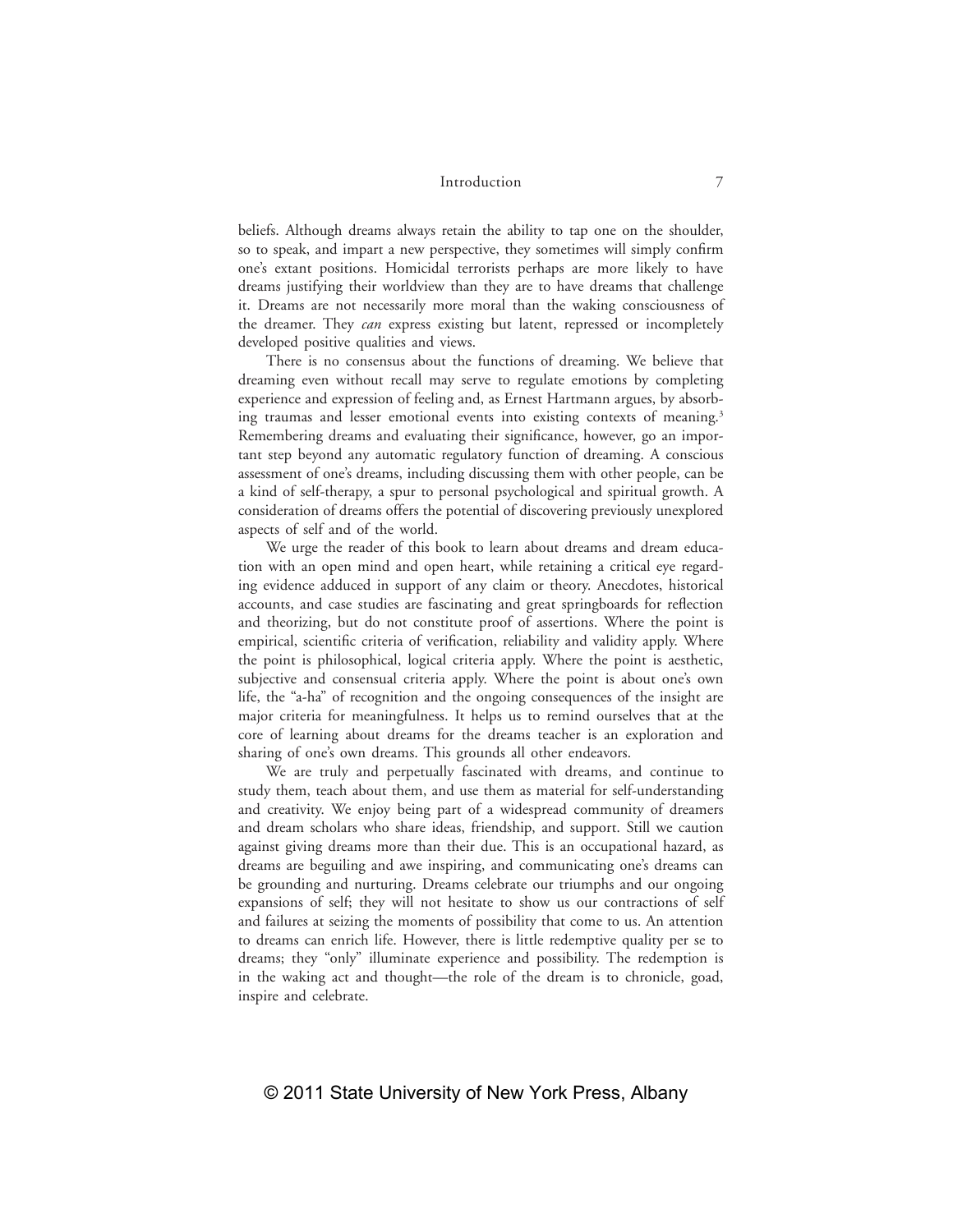Following this introduction, *Dreaming in the Classroom* is organized into 11 chapters. The first, "Practical Guidelines for Dream Education," outlines the major considerations involved in virtually any kind of enterprise in dream education. These themes include the institutional setting of the course, the backgrounds of the students, the range and depth of course content, logistical issues of class size and course schedule, and practices of dream sharing in the classroom. In this chapter, we lay out the broad pedagogical terrain of dream education.

In the following six chapters we treat six distinct subject areas in higher education, beginning with fundamental preparation in academic skills. Writing is foundational to academic work, to literacy, the life of the mind, and success in all academic pursuits. In Chapter 2 we discuss how creative writing courses can incorporate dreaming as a topic and a resource. We also argue that dream study has exciting potential for development in visual studies and electronic media in contemporary technologies of education and communication.

Chapter 3 looks at psychology, traditionally the preeminent source of Western academic knowledge about dreaming. Certainly, since the early 20th century, dreams have been regarded first and foremost as psychological phenomena. Naturally, this has led to a history of dream courses in college and university psychology departments, and we examine some of the most creative and successful of these courses and their teachers. Included in this chapter is a discussion of psychology offerings that combine the study of dreams with the study of sleeping and dreaming processes. Psychology courses bring scientific methods into the discussion, a fundamental dimension in dream pedagogy.

Chapter 4 focuses on the discipline of anthropology, which also has a colorful history of interest in dreaming reaching back to its founding researchers and theorists. Although long influenced by developments in psychology, anthropologists have developed their own distinctive way of exploring the cultural dynamics of dreaming, and their educational practices reflect this more-than-psychological perspective on the origin, function, and meaning of dreams.

Chapter 5 examines dream education practices in the disciplines of philosophy and religious studies. These fields have a historically important influence on ideas about dreaming, and remain the locus for some of the most radical questions that should be posed in dream education. Virtually every known religious tradition in the world looks to dreaming as a means of communicating with sacred powers and realities, and most major philosophers in Western and Eastern traditions have devoted at least some attention to the epistemological and metaphysical dimensions of human dream experience. We discuss courses that have been inspired in these disciplines.

The sixth chapter surveys the practices of dream educators in general humanities courses, including literature and the arts. These teachers have developed a host of robust, theoretically sophisticated understandings of human dreaming.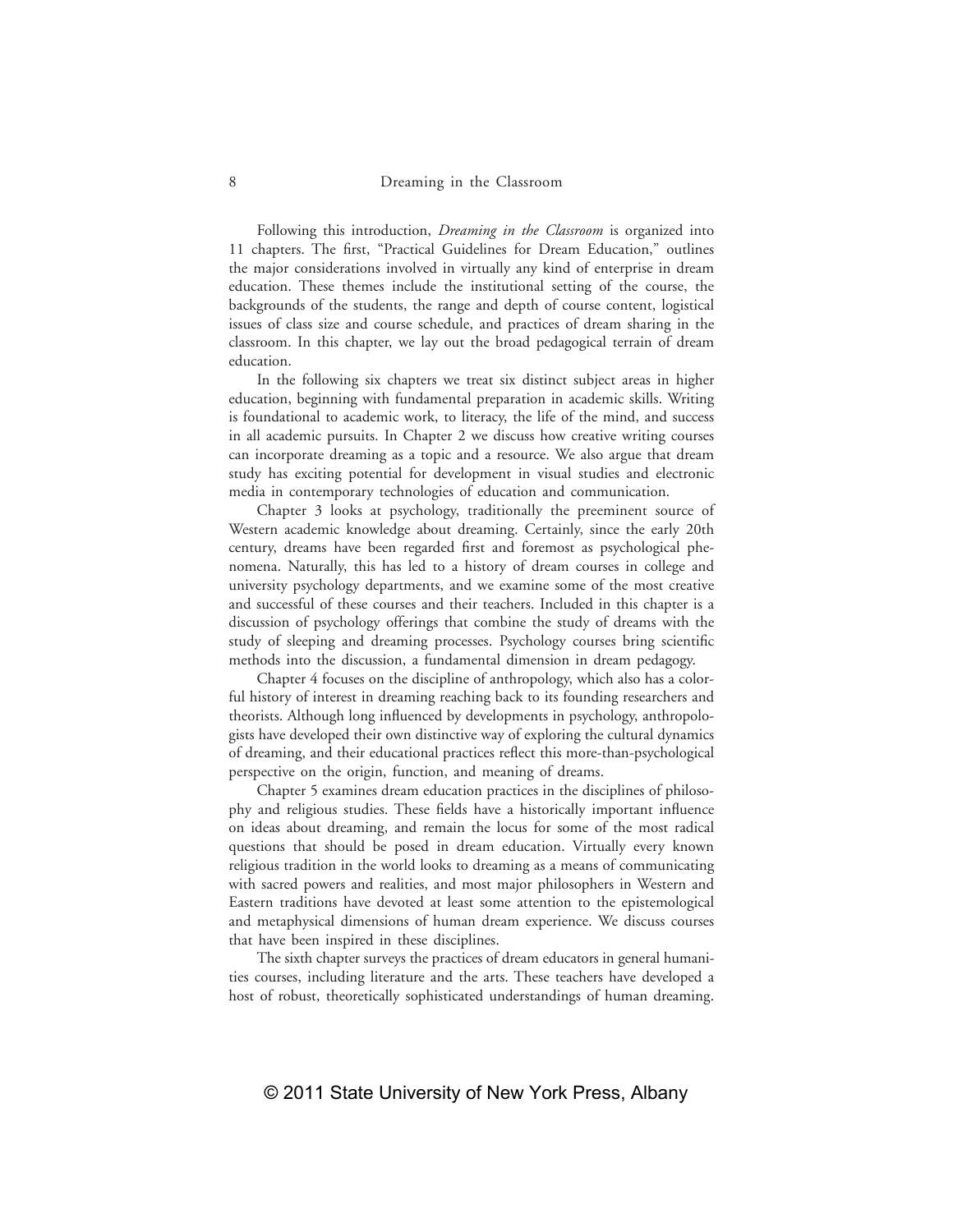Indeed, courses taught by teachers in these fields feature some of the most creative interdisciplinary practices we have found in dream education.

Films are perhaps the human creation closest to dreams in both process and content, and the reciprocal relevance of dream studies and film studies is the subject of Chapter 7. It has been widely noted that many basic film techniques seem to derive from the subjective experience dreaming, with its highly variable focus, sudden shifts of scene, slowing of action, alternation of clarity and obscurity, and so on. The cinematic dream sequence often is scrutinized in courses on dreams and dreaming. Here, however, we suggest that beyond the immediate relevance of the dream–film analogy, the most fundamental questions addressed by contemporary dream theory are deeply meaningful for understanding cinema, and that film theory's accounts of narrative and of the hallucinatory experience of watching movies may offer provocative new ideas to students of dreaming.

Chapter 8 draws on our previous discussions of psychology as well as other disciplines in a consideration of dreams as a topic in the training of clinicians, including psychiatrists, psychotherapists, counseling psychologists, nurses, and pastoral counselors. It is perplexing that despite the *prima facie* value of dreams as a therapeutic tool and source of clinical data, dream education is largely absent from graduate clinical training. We examine some reasons for this state of affairs, while highlighting notable exceptions of clinical educators doing sophisticated and important work.

In Chapter 9 we venture outside the ivory tower and its traditional departmental structures and programs to review dream education in the community, where there is a creative burgeoning of innovative and flexible dream teaching. We look at alternative dream institutes and training programs, the work of several individual practitioner-educators, and lay dream discussion groups. We consider the evident advantages and possible disadvantages of dream education freed from the institutional constraints of conventional universities. Learning about dreams needn't (and doesn't) begin and end with college studies.

We take a developmental turn in Chapter 10, in which we discuss dream education in primary, intermediate and secondary schools, and the implicit learning that occurs when dreams are discussed in the family. Children and teenagers have a natural curiosity about their dreams, and some teachers have responded to this by bringing dreams into their classrooms in a variety of contexts. However, for a variety of reasons, very few primary or secondary schools will have anything to do with dreams! We examine this general situation with the aim of highlighting the best current practices, responding to common objections, and pointing in the most promising directions for future progress.

Chapter 11 concludes with reflections on dream education's current status and future prospects. The teachers, courses, and activities we describe are part of a broader trend in Western educational practice in which old boundaries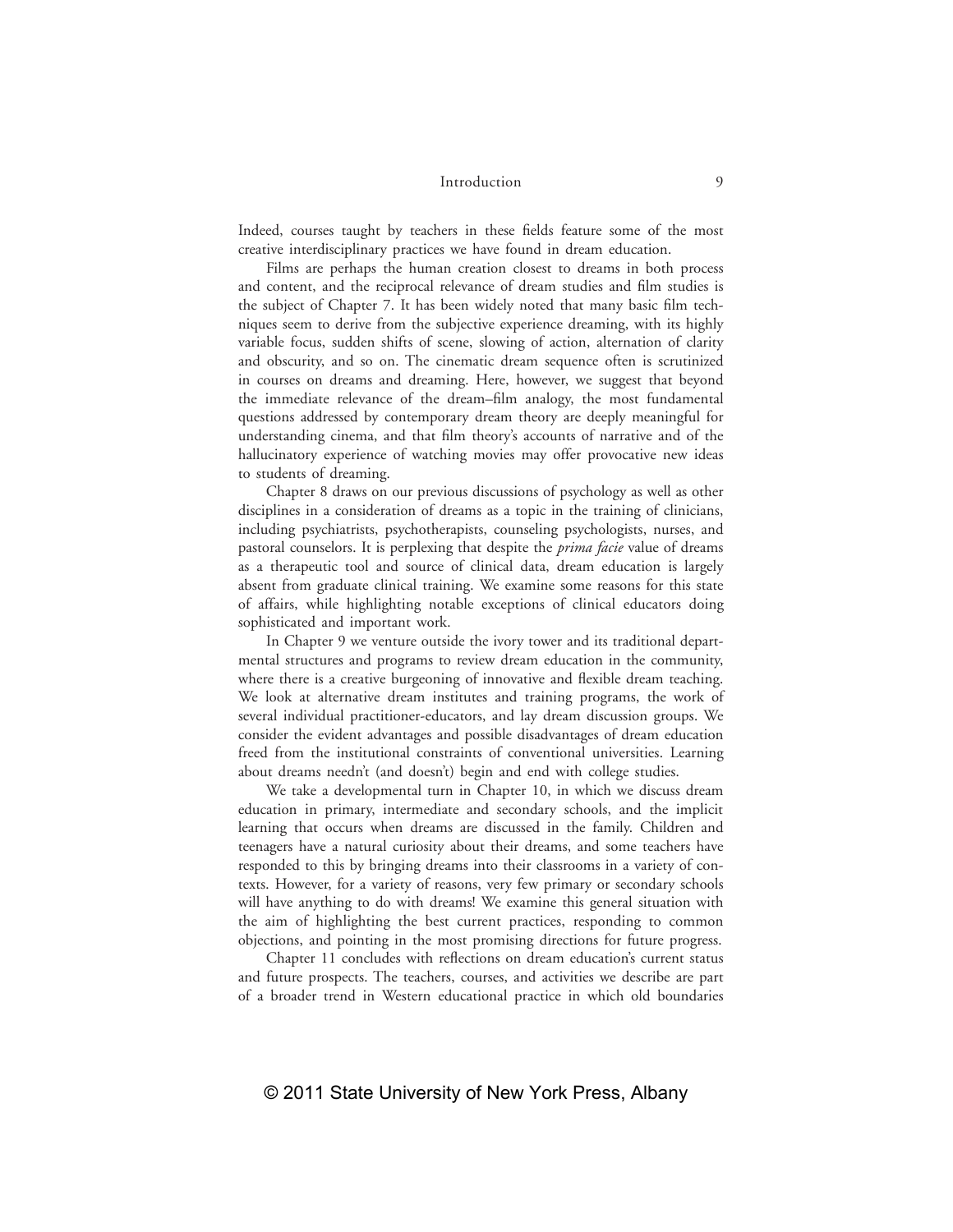are crumbling and new interdisciplinary alliances are being forged, all in the midst of cultural ferment and rapid social and technological change. The current state of dream education for lay students and professionals alike offers promising opportunities to bridge the gaps between disciplines, theories, and schools of thought. Significant movement in this direction has already begun. Freudians, Jungians, neurobiologists, psychologists, practitioners of meditation, religious mystics, artists, doctors and others have finally started talking to each other about dreams, seeking to transcend the limitations of existing models in understanding consciousness, mind, and imagination. There has never been a better time to focus attention on dream education from kindergarten to graduate school, as well as in adult and senior education, across a variety of disciplines and fields. We believe the accumulated experiences of contemporary dream teachers can serve as a model for educational practices that incorporate critical thought, creative imagination, and authentic human interaction in the classroom.

Also in our concluding chapter we speculate about future trends and possibilities. We discuss the promise and the possible perils of the Internet and related electronic technologies as vehicles for dream teaching. We take a fresh look at the perplexing question of teaching dream interpretation: What are the proper bases for interpretation? How can we know if an interpretation is valid? We ponder the forms that interdisciplinary dream education might take, and offer a template for an evolved hybrid course on dreams.

Although we attempt in the book to give examples of and discuss all types of contemporary dream education, our coverage is not exhaustive, but rather representative. There are many worthy dream teachers doing excellent work that we do not get to or mention only in passing; this does not diminish their importance. Also, because this is a book about teaching, we discuss only in a pedagogical context the work of the many brilliant and dedicated scholars who supply educators with new material in their theories, scientific findings, approaches to working with dreams, and creative products. In places we are prescriptive, as well as descriptive. Although we try for detachment, we are passionate about dreams—in both their substance and teaching—and have strong points of view grounded in our experience. These opinions will come through; we invite you to consider them and agree or take issue, as you will.

*Dreaming in the Classroom* includes a number of appendices to enhance its practical usefulness for educators. Appendix A contains a brief discussion of books and other resources that have influenced us and that we recommend as useful in developing a strong background in dream, theory, scholarship, and educational practice.

Appendix B provides sample syllabi and assignments, including those that have proven their usefulness in actual teaching experience. Appendix C treats community dream discussion groups—their establishment and operation. Appendix D gives guidance for one-shot presentations on dreams to various groups.